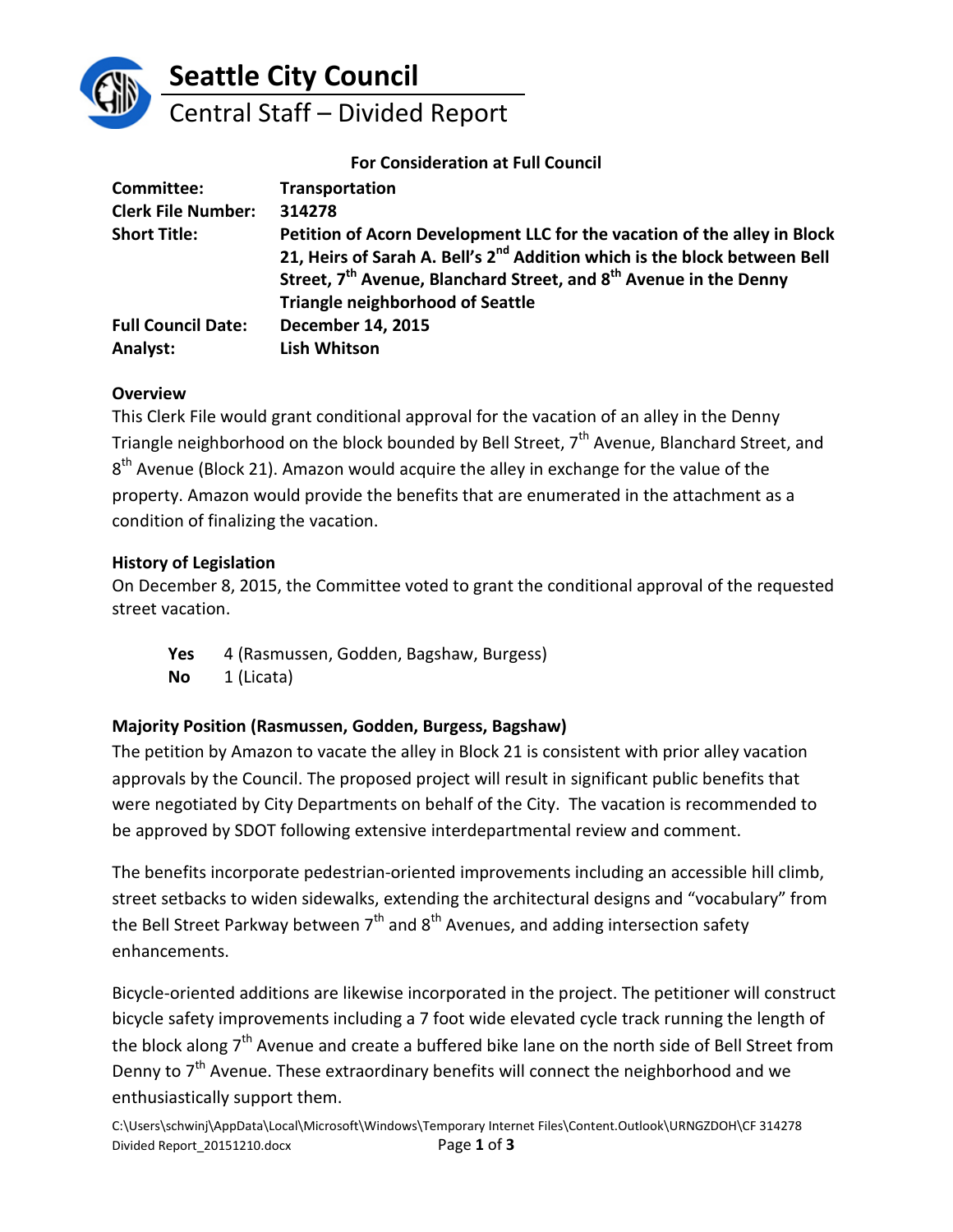The proposed public benefits will create a usable and inviting experience for pedestrians and promote the Green Street design principles enhancing conditions for bicycle riders. These exceed the intent and guidance of the Street Vacation Policies. The City Council has supported and adopted clear vacation policies, guidelines and requirements.<sup>[1](#page-1-0)</sup> Those policies and procedures have helped to ensure that petitioners understand the rules under which they apply for City approval. They also provide department staff with guidance in considering and negotiating vacations. If additional standards or requirements are to be required by the Council such as those proposed by Councilmember Licata they should be proposed and adopted as a part of the holistic review of street vacation policies that was planned for this year and has now moved to 2016. But they should not be imposed arbitrarily upon applicants now. Vacation requirements should be known to all applicants in advance of the application process and not imposed at the end when the petition comes before the Council.

We welcome discussion in the coming year about potential amendments to the Street Vacation Policies including consideration about the public's right to express opinions and promote free speech within newly vacated areas. New concepts are best addressed through an open and public process to amend our policies, so that all projects are treated consistently, rather than through last-minute changes to stated Council expectations.

#### **Minority Position (Licata)**

The City Council has adopted policies in the Downtown Amenity Standards (Ordinance 124591) that require the Privately Owned Public Spaces (POPS) be open to all members of the public. These policies ensure that free speech rights allowed in public spaces are preserved in POPS. In part, these standards state:

"Free speech activities such as hand billing, signature gathering, and holding signs, all without obstructing access to the space, the building, or other adjacent amenity features, and without unreasonably interfering with the enjoyment of the space by others, shall be allowed. While engaged in allowed activities, members of the public may not be asked to leave for any reason other than conduct that unreasonably interferes with the enjoyment of the space by others." (Section I.B.2, page 6)

<span id="page-1-0"></span> $1$  The City Council first adopted Street Vacation Policies in 1986 in Resolution 27527. A few sections of the policies were revised in 1991 in Resolution 28387, 1993 in Resolution 28605 and again in 2001 in Resolution 30297. Significant revisions were made to the Vacation Policies in 2004 in Resolution 30702. The policies were again amended in 2009 in Resolution 31142 and the Policies are currently contained in Clerk File 310078.